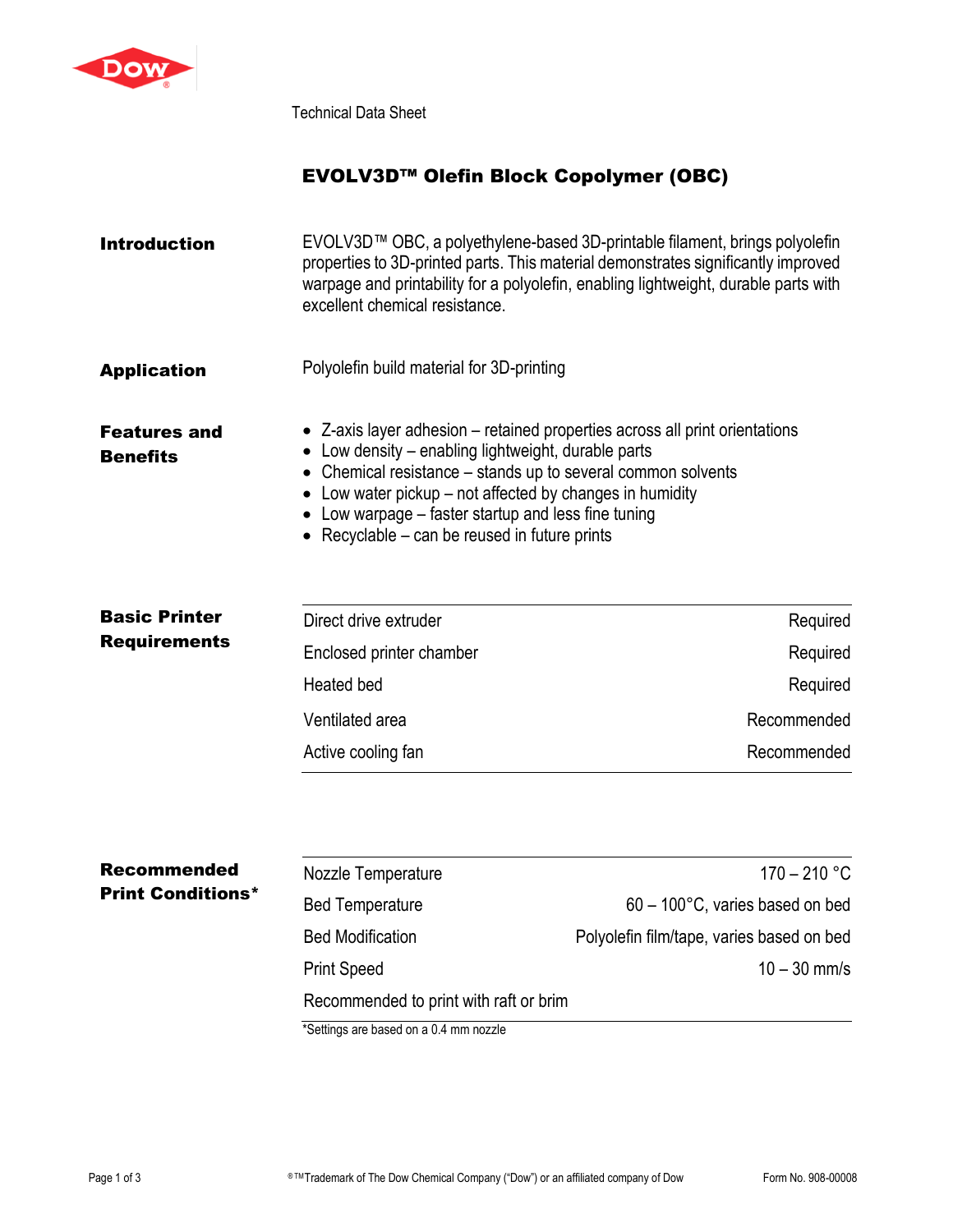## General Material Properties

| <b>Test</b>      | <b>Property</b>                     | <b>Result</b>      | <b>Units</b>      |
|------------------|-------------------------------------|--------------------|-------------------|
| ASTM D792        | Density                             | 0.905              | g/cm <sup>3</sup> |
| <b>ASTM 1238</b> | Melt Flow Rate                      | 9.5                | g/10 minutes      |
| <b>DSC</b>       | <b>Melting Temperature</b>          | 130                | °C                |
| <b>DSC</b>       | <b>Glass Transition Temperature</b> | -13                | °C                |
| ASTM D2240       | <b>Hardness</b>                     | 53                 | Shore D           |
| N/A              | Solubility                          | Insoluble in water | N/A               |

All results are typical values, not to be construed as specifications. Results may vary based on use and application.

## Tensile Properties

| Test       | <b>Property</b>  | <b>Deformation Type</b> | <b>Print Orientation</b> | <b>Infill</b> | <b>Result</b> | <b>Units</b> |
|------------|------------------|-------------------------|--------------------------|---------------|---------------|--------------|
| ASTM D1708 | Tensile Strength | Yield                   | XY-axis                  | 100%          | 14            | MPa          |
| ASTM D1708 | Elongation       | Yield                   | XY-axis                  | 100%          | 10            | $\%$         |
| ASTM D1708 | Tensile Strength | <b>Break</b>            | XY-axis                  | 100%          | 14            | MPa          |
| ASTM D1708 | Elongation       | <b>Break</b>            | XY-axis                  | 100%          | 700           | $\%$         |
| ASTM D1708 | Tensile Strength | Yield                   | Z-axis                   | 100%          | 11            | MPa          |
| ASTM D1708 | Elongation       | Yield                   | Z-axis                   | 100%          | 24            | $\%$         |
| ASTM D1708 | Tensile Strength | <b>Break</b>            | Z-axis                   | 100%          | 12            | MPa          |
| ASTM D1708 | Elongation       | <b>Break</b>            | Z-axis                   | 100%          | 480           | $\%$         |

All test samples were printed using a FlashForge Creator Pro with a print temperature of 200°C, bed temperature of 65°C, print speed of 20mm/s, 2 shells, and 45° infill. All results are typical values, not to be construed as specifications. Results may vary based on use and application.

### Flexural Modulus Properties

| Test      | <b>Property</b>         | <b>Strain value</b> | <b>Print Orientation</b> | <b>Infill</b> | Result | Units |
|-----------|-------------------------|---------------------|--------------------------|---------------|--------|-------|
| ASTM D790 | <b>Flexural Modulus</b> | $1\%$               | XY-axis                  | 100%          | 244    | MPa   |
| ASTM D790 | <b>Flexural Stress</b>  | 5%                  | XY-axis                  | 100%          | 7.8    | MPa   |
| ASTM D790 | Deformation             | N/A                 | XY-axis                  | 100%          | >5     | $\%$  |
| ASTM D790 | <b>Flexural Modulus</b> | 1%                  | Z-axis                   | 100%          | 217    | MPa   |
| ASTM D790 | <b>Flexural Stress</b>  | 5%                  | Z-axis                   | 100%          | 6.8    | MPa   |
| ASTM D790 | Deformation             | N/A                 | Z-axis                   | 100%          | >5     | $\%$  |

All test samples were printed using a FlashForge Creator Pro with a print temperature of 200°C, bed temperature of 65°C, print speed of 20mm/s, 2 shells, and 45° infill. All results are typical values, not to be construed as specifications. Results may vary based on use and application.

## Impact Strength Properties

| <b>Test</b> | <b>Property</b> | Qualifier | <b>Print Orientation</b> | Infill | <b>Result</b> | <b>Units</b>      |
|-------------|-----------------|-----------|--------------------------|--------|---------------|-------------------|
| ASTM D256   | Impact Strength | Notched   | XY-axis                  | 100%   | 347           | J/m               |
| ASTM D256   | Impact Energy   |           | XY-axis                  | 100%   | 34.3          | kJ/m <sup>2</sup> |
| ASTM D256   | Impact Strength | Notched   | Z-axis                   | 100%   | 352           | J/m               |
| ASTM D256   | Impact Energy   |           | Z-axis                   | 100%   | 43.1          | kJ/m <sup>2</sup> |

All test samples were printed using a FlashForge Creator Pro with a print temperature of 200°C, bed temperature of 65°C, print speed of 20mm/s, 2 shells, and 45° infill. All results are typical values, not to be construed as specifications. Results may vary based on use and application.